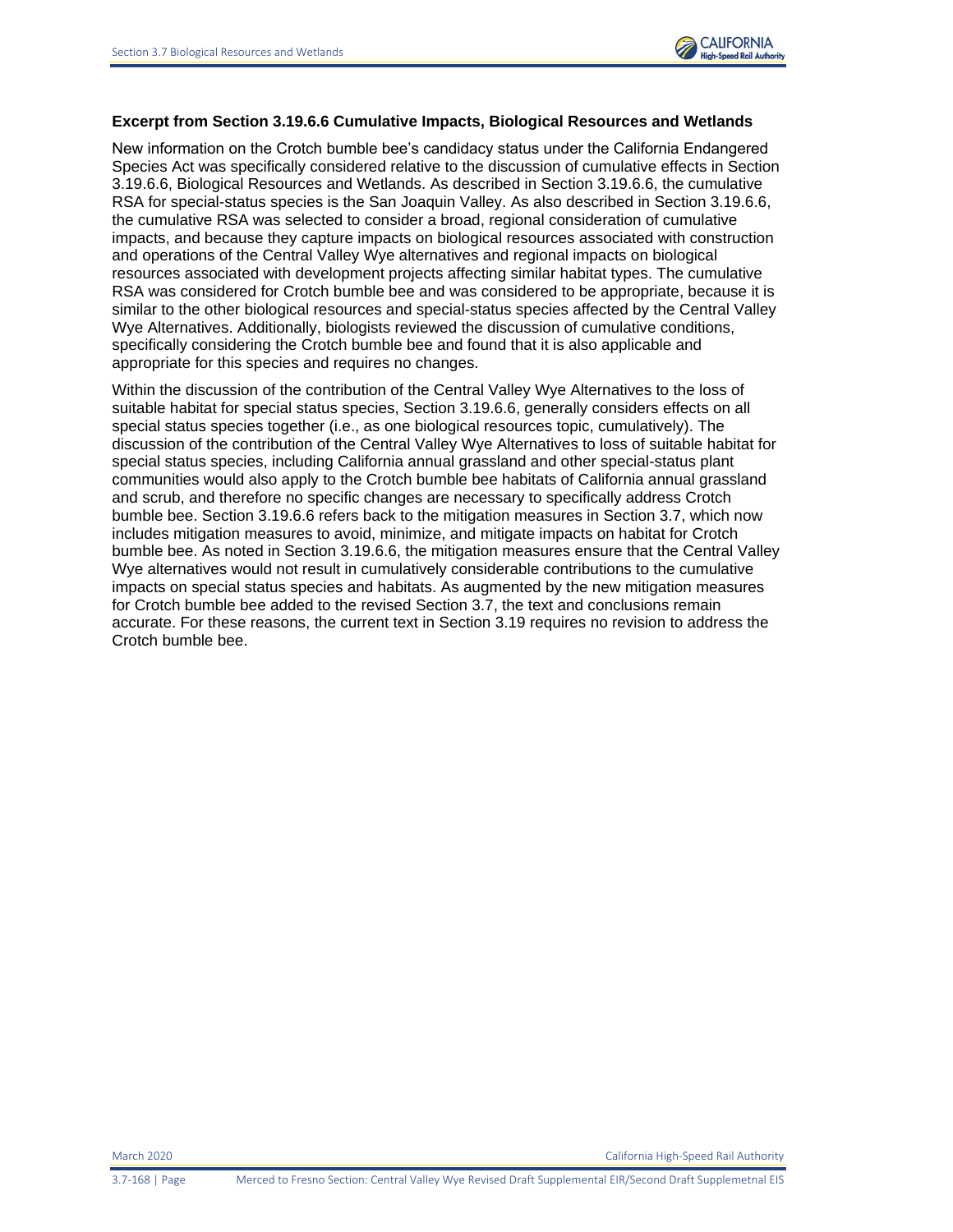

# **3.19 Cumulative Impacts**

# **3.19.6.6 Biological Resources and Wetlands**

Several resource subtopics are discussed in this subsection and the organization of the discussion has been modified from the format of other resource discussions for clarity and readability. This subsection presents individual discussions of the cumulative condition, the contribution of the Central Valley Wye alternatives, and a CEQA conclusion for six different subtopics: special-status plants and wildlife, special-status plant communities, jurisdictional aquatic resources, critical habitat, essential fish habitat, and wildlife movement corridors.

## **RSA**

The cumulative RSA for habitat, special-status species, and wildlife movement is the San Joaquin Valley, which is larger than the RSAs described in Section 3.7, Biological Resources and Wetlands (see Table 3.7-2). The cumulative RSA for wetlands comprises the following subbasins of the San Joaquin River Basin—Middle San Joaquin-Lower Chowchilla, Fresno River, Lower San Joaquin River, Upper Merced and Upper Tuolumne watersheds (U.S. Geologic Survey 8 digit Hydrologic Unit Codes 18040001, 18040002,18040007, 18040008, and 18040009, respectively)—which is also larger than the RSA described in Section 3.7 (defined for direct impacts as the project footprints, and defined for indirect impacts as the project footprints plus a 250-foot buffer and the entirety of vernal pool coverage). These cumulative RSAs were selected to develop a broad, regional consideration of cumulative impacts, and because they capture impacts on biological resources associated with construction and operations of the Central Valley Wye alternatives and regional impacts on biological resources associated with development projects affecting similar habitat types and occurring within neighboring watersheds.

### **Special-Status Plants and Wildlife**

## *Cumulative Condition*

As discussed in Section 3.7, large areas of valley grasslands, saltbush scrub, palustrine wetlands, valley foothill hardwoods, and extensive riparian woodlands have been either lost to development or have been converted to agricultural production. The historical trend of converting or altering these natural communities has compromised the biological complexity of the region and has been a factor in the listing by federal and state agencies of special-status species. Within the cumulative RSA, the majority of land is actively used for agriculture, and urban areas are the second most common type of land use. Native vegetation in these areas is absent or highly disturbed. As a result, any occurrences of special-status plant or wildlife species are considered sensitive resources under the existing, altered conditions of the cumulative RSAs. Under the cumulative condition, ongoing urban development and agricultural practices are expected to continue within the cumulative RSAs. Urban development stemming from the population increase through 2040 would result in the conversion of large areas of land that is presently used for agriculture or is undeveloped to accommodate housing, commercial, office, transportation, parks, and schools. Several large planned development projects such as Yosemite Ranch Estates' 2,500-lot development in Merced County and the 2,062-acre Gateway Village and Gunner Ranch Specific Plans in Madera County would contribute to development in the RSA. Planned transportation projects such as the widening of SR 99 south of Madera, reconstruction of the SR 99/SR 233 interchange, construction of the SR 152 Los Banos bypass, the Central Valley Wye alternatives, and the HSR Merced to Fresno and Fresno to Bakersfield Sections are located within the RSA. Together, the Central Valley Wye alternatives, development planned under land use plans, planned transportation improvements, agricultural and dairy farm expansions, adjacent HSR sections and relevant additional future projects identified in Appendix 3.19-A and 3.19-B constitute the cumulative condition relevant to special-status plants and wildlife.

The permanent conversion of existing land uses to residential, commercial, agricultural, and transportation uses would result in cumulative impacts on special-status plant and wildlife species within the cumulative RSA for these resources. These cumulative impacts would be mostly likely to occur for 46 plant species determined to have a moderate to high potential to occur in the special-

California High-Speed Rail Authority March 2020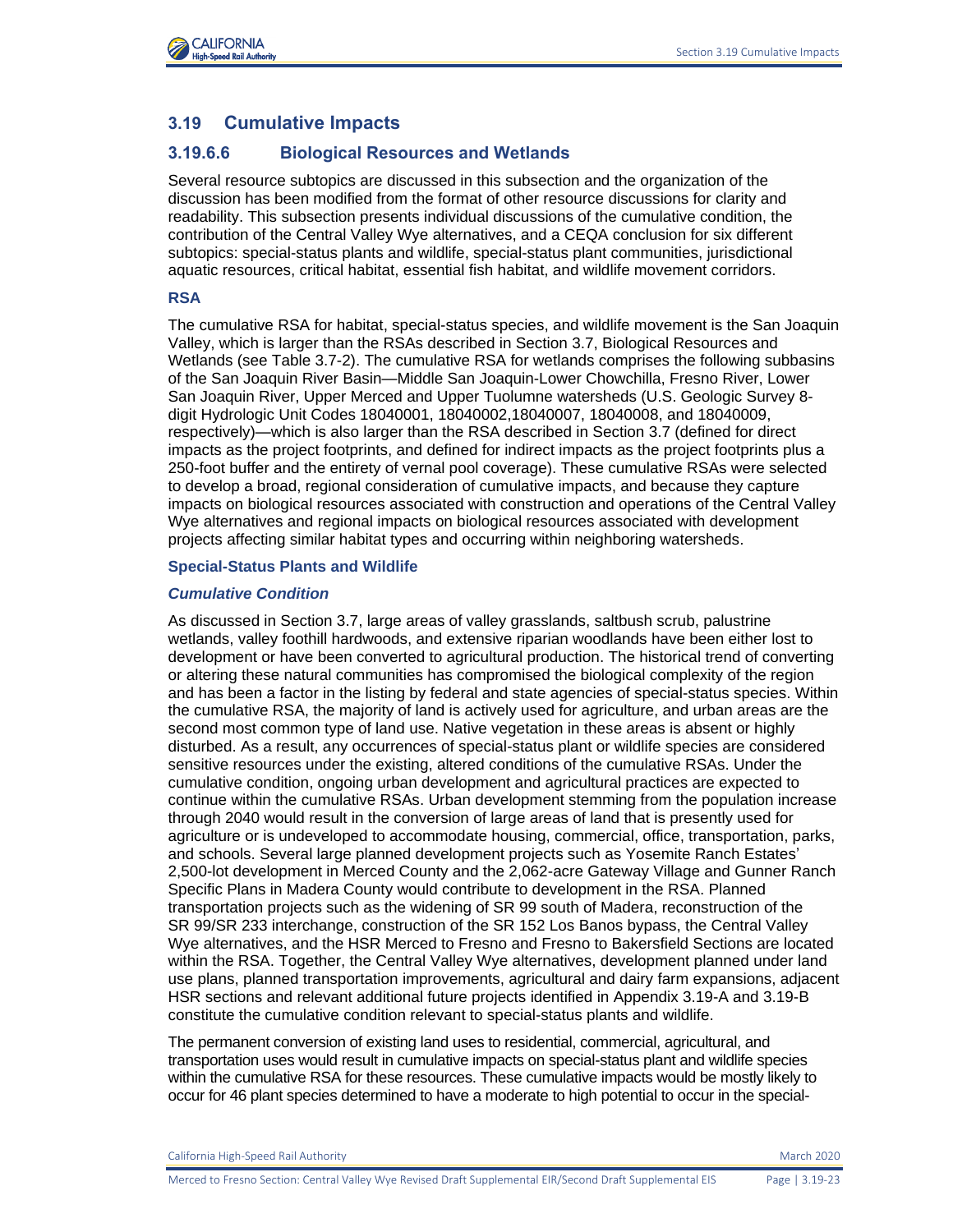status plant RSA (see Table 3.7-6). Additionally, construction of these projects could result in land disturbance, increased vehicle traffic, and topography alteration, which could lead to disturbance, injury, or mortality of various special-status wildlife species and their respective habitats.

Operation of these planned projects could result in additional cumulative impacts. For example, operation of transportation projects could result in the loss of individual members of special-status species through maintenance and mowing of roadside embankments, or from the death of animals trying to cross transportation facilities. Indirect habitat degradation could occur near developed sites such as through as nighttime lighting that illuminates sensitive habitat areas, or from trash blown from nearby residential and commercial areas. Taken together, these cumulative operations impacts would be considered a cumulative impact on special-status species and habitat.

These species are protected by law and any planned development or transportation projects would be required to incorporate measures to minimize disturbance of special-status species, such as by conducting protocol-level surveys; salvaging, relocating, and propagating identified species; and restoring potential habitat areas after construction. Additionally, the Central Valley Wye alternatives include requirements that would avoid or minimize many of the direct and indirect impacts associated with construction of the HSR system. For example, the IAMFs identified in Section 3.7 include measures to delineate environmentally sensitive and restrictive areas to avoid and minimize the potential direct disturbance of special-status species during construction, and would minimize the indirect impact on special-status plants and other native vegetation occurring outside of the project footprints by requiring the cleaning of construction equipment and incorporating a weed control plan to minimize the spread of invasive species. Other planned development and transportation projects would have in place similar measures to minimize impacts. While these measures would minimize project-specific impacts, they would not completely avoid destruction of habitat or loss of individual members of the species and these effects would combine within the RSA to result in a cumulative impact.

### *Contribution of the Central Valley Wye Alternatives*

As described in Section 3.7, construction of the Central Valley Wye alternatives would result in the removal of vegetation for the placement of permanent infrastructure during construction, and the removal of vegetation within temporary impact areas and from construction vehicles, and disturbance of vegetation from personnel (i.e., trampling, covering, and crushing individual plants, plant populations, or suitable potential habitat for special-status species). The contribution of the Central Valley Wye alternatives to this cumulative impact would vary depending on the alternative and the type of habit affected by each alternative. For example, the SR 152 (North) to Road 19 Wye Alternative would have the greatest potential to contribute to impacts on 16 special-status plant species associated with California annual grassland while the Avenue 21 to Road 13 Wye Alternative would have the greatest potential to contribute to cumulative impacts on 12 specialstatus plant species associated with aquatic and wetland vegetation (see Section 3.7.7, Environmental Consequences). Mitigation measures would require protocol-level surveys to identify individual members of a species that could be avoided, relocated, or propagated. They would also involve the preparation and implementation of a habitat mitigation plan to offset impacts on habitat for special-status species by creating, restoring, enhancing, and/or preserving habitat that provides the same functions and values as habitat permanently affected by construction. With the implementation of this mitigation, the Central Valley Wye alternatives' incremental contribution from construction to this cumulative impact is not cumulatively considerable.

Operations of the Central Valley Wye alternatives would avoid or minimize the potential for impacts from maintenance activities that have the potential to trample or crush plant communities and wildlife. These impacts would be avoided through the IAMFs identified in Section 3.7, which would require that maintenance personnel attend a worker environmental awareness program (WEAP) training to understand and identify sensitive biological resources and associated regulatory requirements. Additionally, the Central Valley Wye alternatives would provide wildlife crossings and would not include nighttime lighting. These measures would avoid and/or minimize the potential for trampling or other destruction of special-status plant species or habitat and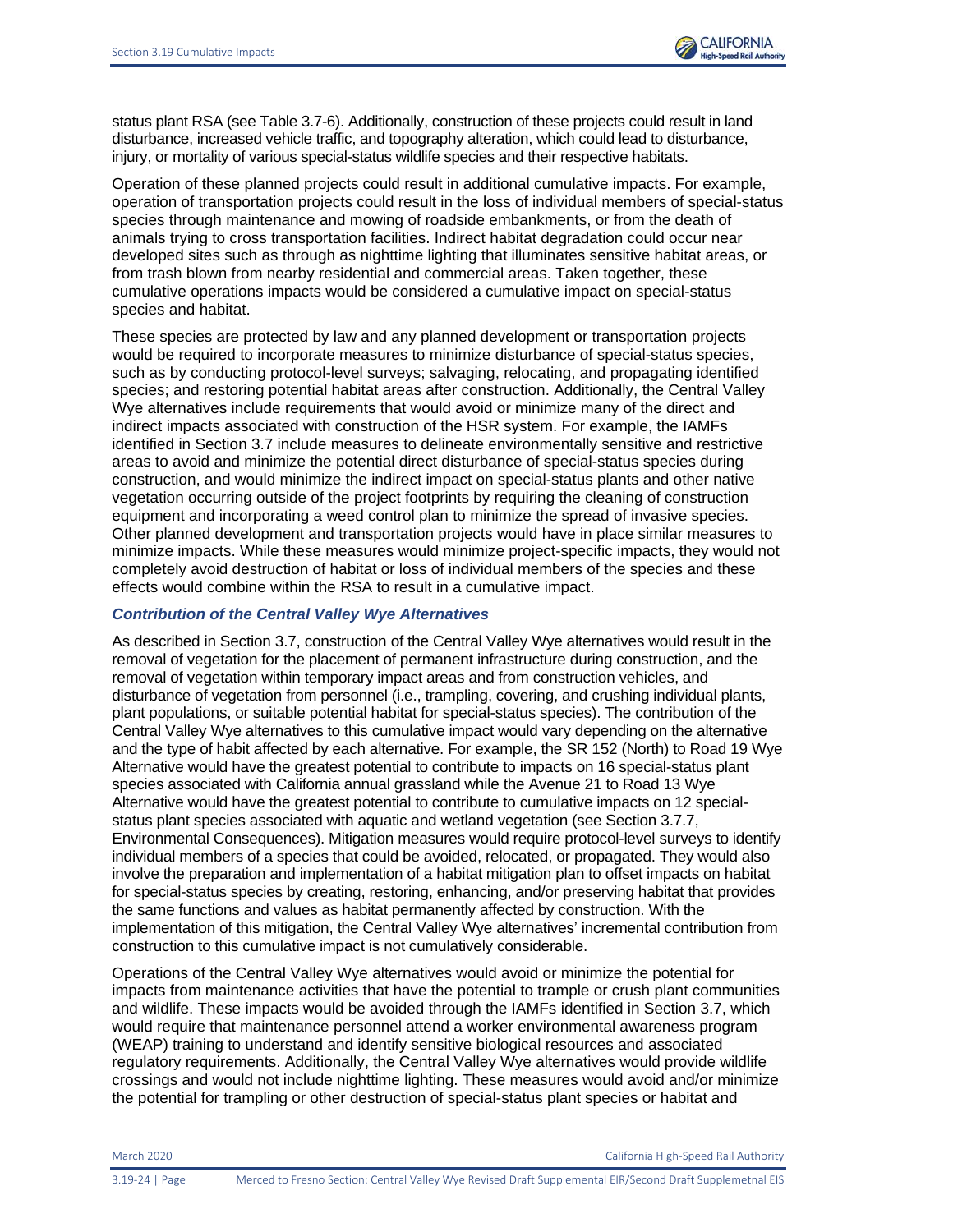

minimize the potential for impacts on special-status wildlife species by training maintenance personnel to understand environmental compliance issues. Therefore, it is not anticipated that the Central Valley Wye alternatives would contribute to a cumulative operations impact.

## *CEQA Conclusion*

The historical trend of land use changes in the RSA has led to large-scale alteration and removal of the habitat of numerous special-status plant and wildlife species, and ongoing development continues to degrade remaining habitat. All four of the Central Valley Wye alternatives would result in the removal of vegetation for the placement of permanent infrastructure during construction, and the removal of vegetation within temporary impact areas and from construction activities. The mitigation proposed to address impacts to species habitat includes habitat preservation in combination with restoration and enhancement, would maintain or result in an improvement over existing conditions within the RSA. With implementation of the mitigation measures identified in Section 3.7.8, the Central Valley Wye alternatives would not result in a cumulatively considerable contribution to significant cumulative impacts during construction. Operations of the Central Valley Wye alternatives would not result in cumulatively considerable contributions to significant cumulative impacts because IAMFs incorporated into the Central Valley Wye alternatives would avoid or minimize the potential for trampling or other destruction of special-status plant and wildlife species and their habitats.

### **Special-Status Plant Communities**

### *Cumulative Condition*

Construction of development and transportation projects within the cumulative RSA would result in removal or disruption of plants and vegetation, which could lead to direct and indirect impacts on special-status plant communities from trampling and crushing of plants. Construction activities that directly affect vernal pools, riparian plant communities, seasonal wetlands, and palustrine forested special-status plant communities would result in the removal or disruption of special-status plant communities by construction vehicles and personnel. See the previous discussion under Special-Status Plants and Wildlife for a description of the cumulative condition and the planned development and transportation projects that would contribute to these cumulative impacts.

Many of these habitat areas and species are protected by law and any development or transportation projects would be required to incorporate measures to minimize disturbance of special-status species, such as by conducting protocol-level surveys, avoiding identified areas found to contain special-status plant communities, and restoring potential habitat areas after construction. Furthermore, these projects may be required to provide mitigation, including compensatory mitigation, for impacts on special-status plants, as required by state and federal law (e.g., CEQA, the federal Endangered Species Act, the California Endangered Species Act, and indirectly through the Clean Water Act). For the Central Valley Wye alternatives, IAMFs included in the project design (identified in Section 3.7) would require various controls during construction, such as identifying and delineating habitat features and other environmentally sensitive areas on final construction plans and in the field; controlling weeds, monitoring measures, cleaning construction equipment to prevent the spread of weeds; and limiting vehicle traffic and construction site speeds to avoid and minimize the potential direct disturbance of special-status plant communities during construction. While these measures would reduce individual impacts, they would not completely avoid degradation of special-status plant communities during construction and these impacts would combine within the RSA to result in a cumulative impact. Operation of these planned projects could result in additional cumulative impacts on plant communities. For example, operation of development projects could result in the degradation of plant communities through the spread of non-native and invasive plant species.

## *Contribution of the Central Valley Wye Alternatives*

IAMFs and mitigation measures identified in Section 3.7.8 would minimize disturbance of specialstatus plant communities by conducting protocol-level surveys to identify special-status plants in areas where permission was not previously granted to allow for removal prior to disturbance; salvaging, relocating, and propagating; incorporating a habitat management plan; and restoring and preserving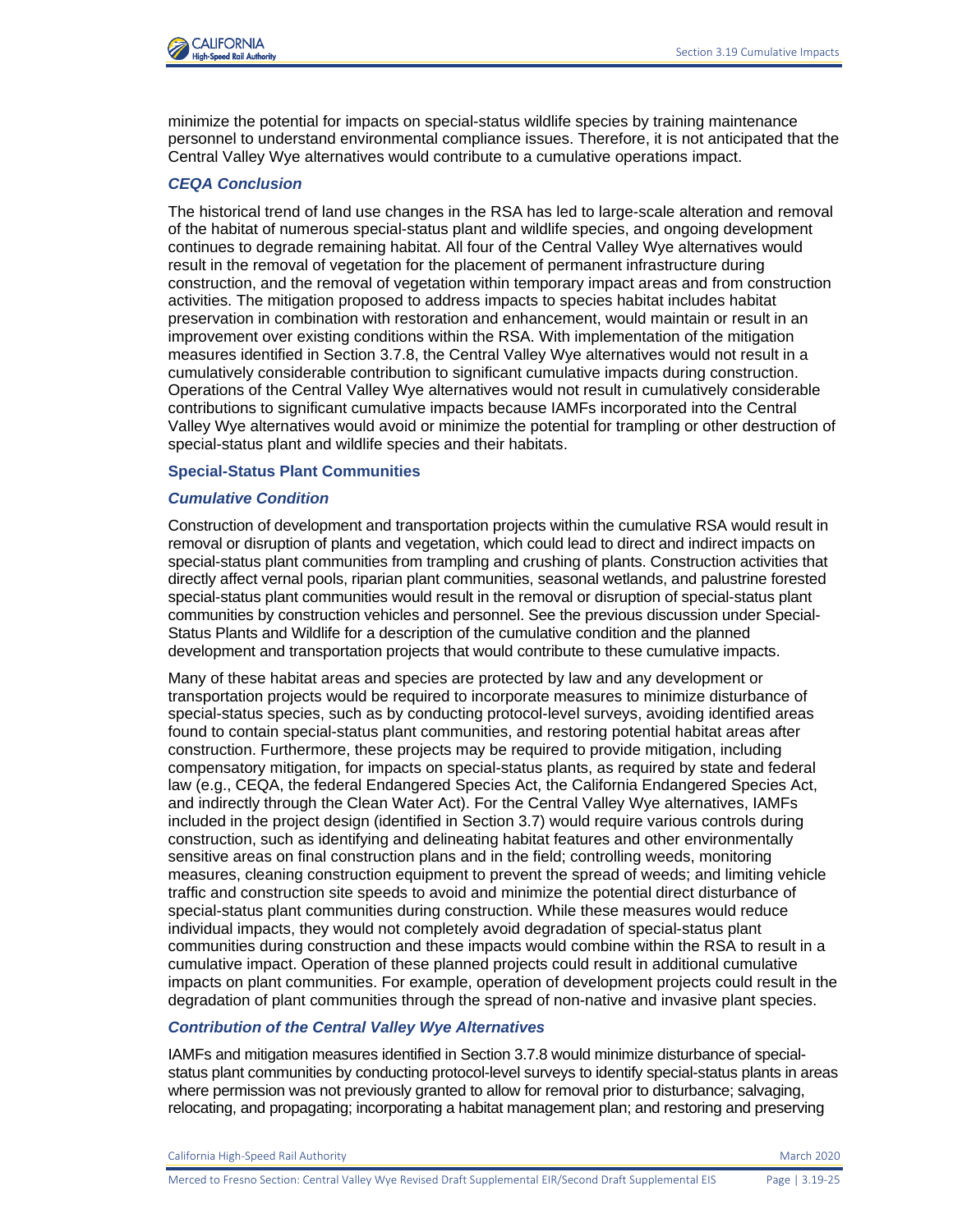

(on-site and off-site) of special-status plant species. The incorporation of these measures would avoid some direct and indirect impacts on special-status plant communities; however, some impacts on special-status plant communities would still occur and could combine with the individual impacts of other projects. The contribution to this cumulative impact would vary depending on the alternative selected and the type of habit affected by each alternative. For example, the SR 152 (North) to Road 19 Wye Alternative would have the most impacts on mixed riparian plant communities (1.06 acres) compared to the SR 152 (North) to Road 13 Wye Alternative (0.36 acre). In contrast, the greatest extent of direct impact (0.19 acre) on vernal pools would result from construction of the SR 152 (North) to Road 19 Wye Alternative or the SR 152 (North) to Road 11 Wye Alternative. Construction of the SR 152 (North) to Road 13 Wye Alternative would result in a nearly equal extent of direct impact (0.18 acre) on vernal pools. Construction of the Avenue 21 to Road 13 Wye Alternative would result in the least direct impacts (0.10 acre) on the vernal pool plant community (see Table 3.7-14 in Section 3.7.7). Mitigation measures would require protocol-level surveys to identify individual members of a species that could be avoided, relocated, or propagated. They would also involve the preparation and implementation of a habitat mitigation plan to offset impacts on habitat for special-status species by creating, restoring, enhancing, and/or preserving habitat that provides the same functions and values as habitat permanently affected by construction. With the implementation of this mitigation, the Central Valley Wye alternatives' incremental contribution from construction to this cumulative impact is not cumulatively considerable.

Operations of the Central Valley Wye alternatives would require periodic removal of vegetation and disturbance of plants caused by an increase of maintenance activity. The IAMFs identified in Section 3.7 would require maintenance personnel to attend a WEAP training to understand and identify sensitive biological resources and associated regulatory requirements. Therefore, it is not anticipated that the Central Valley Wye alternatives would contribute to cumulative impacts during operations.

## *CEQA Conclusion*

The historical trend of land use changes in the RSA has led to large-scale alteration and removal of special-status plant communities, and ongoing development continues to degrade remaining habitat. All four of the Central Valley Wye alternatives would result in the disturbance or removal of vegetation within special-status plant communities for the placement of permanent infrastructure during construction, and the removal of vegetation within temporary impact areas and from construction activities. The mitigation proposed to address impacts to special-status plant communities includes habitat preservation in combination with restoration and enhancement, which would maintain or result in an improvement over existing conditions within the RSA. With implementation of the mitigation measures identified in Section 3.7.8, the Central Valley Wye alternatives would not result in a cumulatively considerable contribution to significant cumulative impacts during construction. Operations of the Central Valley Wye alternatives would not result in cumulatively considerable contributions to significant cumulative impacts because IAMFs incorporated into the Central Valley Wye alternatives would avoid or minimize the potential for trampling or other destruction of special-status plant communities.

#### **Jurisdictional Aquatic Resources**

## *Cumulative Condition*

Construction of development and transportation projects within the cumulative RSA for aquatic resources would result in the discharge of fill into federal and state jurisdictional wetlands and other waters under Section 404 of the Clean Water Act, and under Section 1600 et seq. of the California Fish and Game Code (including seasonal wetlands, vernal pools, canals, ditches, lacustrine wetlands, retention and detention basins, riparian, and seasonal riverine areas), which could lead to impacts on jurisdictional aquatic resources, including through the removal or modification of local hydrology, and redirection of flow. Areas potentially affected include seasonal wetlands, canals, ditches, lacustrine wetlands, retention and detention basins, riparian, and seasonal riverine complexes. While the discharge of fill material into waters is regulated by state and federal agencies, such discharges may be authorized under certain circumstances.

March 2020 California High-Speed Rail Authority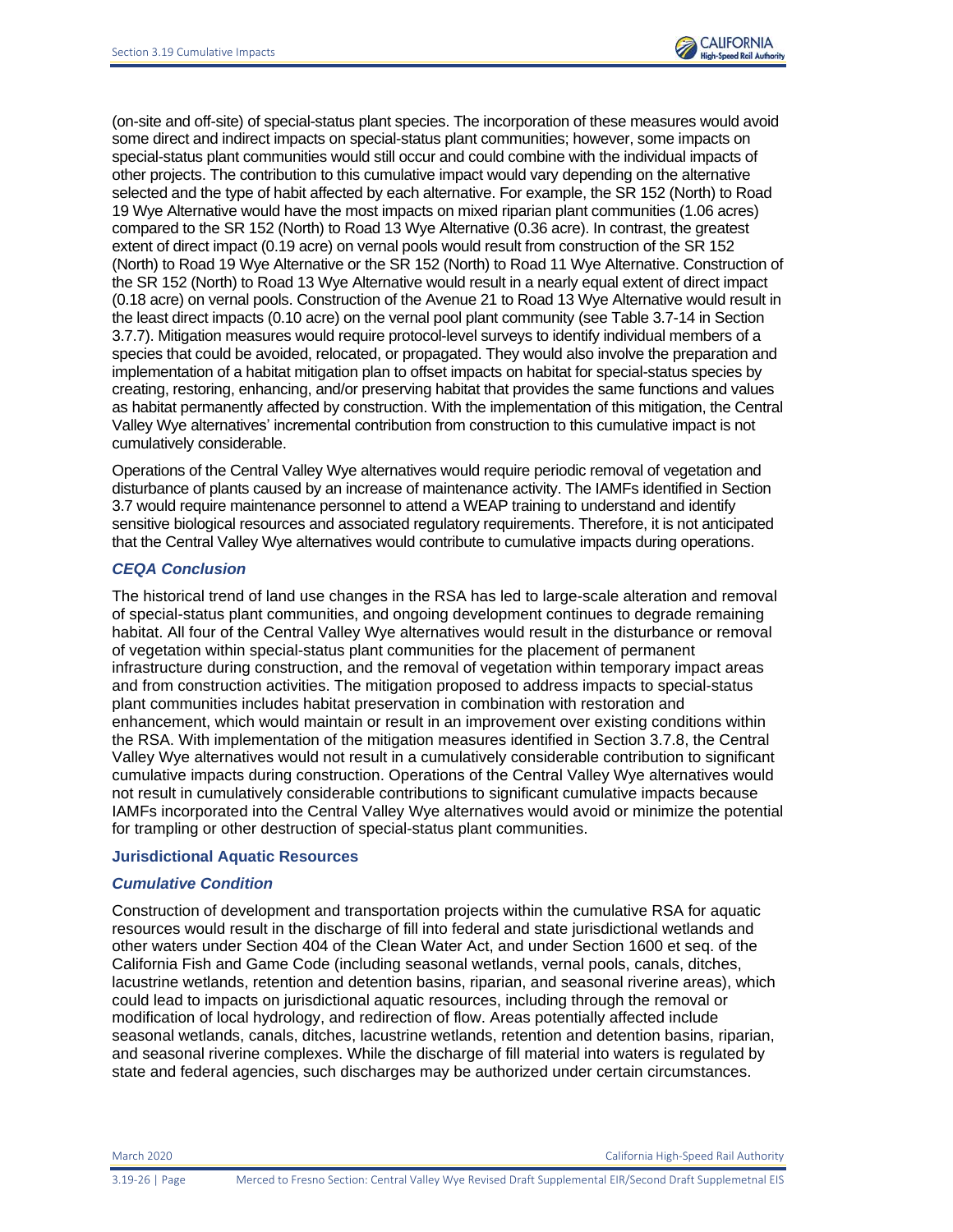

Under the cumulative condition, ongoing urban development would result in the conversion of large areas of agricultural or undeveloped land to accommodate housing, commercial, office, transportation, parks, and schools. Several large planned development projects such as Yosemite Ranch Estates' 2,500-lot development in Merced County and the 2,062-acre Gateway Village and Gunner Ranch Specific Plans in Madera County would contribute to development in the RSA and could result in some fill of wetlands or other impacts on jurisdictional aquatic resources. Linear transportation projects, such as the widening of SR 99, construction of the SR 152 Los Banos bypass, the Central Valley Wye alternatives, and the HSR Merced to Fresno and Fresno to Bakersfield Sections, are likely to contribute to cumulative impacts on jurisdictional aquatic resources because their linear footprints would result in crossing multiple waterways. Over time, fill activities related to these individual projects can result in a cumulative reduction in jurisdictional areas and these would be considered cumulative impacts. Operation of these planned projects could result in additional cumulative impacts on jurisdictional aquatic resources. For example, operation of development and transportation projects could result in changes in local hydrology and drainage that could degrade nearby waters or introduce non-native and invasive species.

### *Contribution of the Central Valley Wye Alternatives*

Construction activities associated with all four of the Central Valley Wye alternatives would contribute to these cumulative impacts. As presented in Table 3.7-15 and Table 3.7-16, the greatest extent of direct impact (2.34 acres) on all types of jurisdictional wetlands combined would result from construction of the Avenue 21 to Road 13 Wye Alternative, whereas the least direct impact (0.72 acres) on jurisdictional wetlands would result from construction of the SR 152 (North) to Road 11 Wye Alternative. The greatest extent of direct impact (43.34 acres) on all types of jurisdictional other waters combined would result from construction of the Avenue 21 to Road 13 Wye Alternative, whereas the least direct impact (29.26 acres) on jurisdictional other waters would result from construction of the SR 152 (North) to Road 11 Wye Alternative. As presented in Table 3.7-16, the greatest extent of direct impact (2.97 acres) on all types of riparian habitats considered jurisdictional under Section 1600 et seq. of the California Fish and Game Code combined would result from construction of the Avenue 21 to Road 13 Wye Alternative, whereas the least direct impact (1.53 acres) on jurisdictional riparian habitats would result from construction of the SR 152 (North) to Road 11 Wye Alternative. The greatest extent of direct impact (13.69 acres) on all types of streams and riparian areas considered jurisdictional under Section 1600 et seq. of the California Fish and Game Code would result from construction of the SR 152 (North) to Road 19 Wye Alternative, whereas the least direct impact (9.28 acres) on all types of jurisdictional streams and riparian areas would result from construction of the SR 152 (North) to Road 11 Wye Alternative. Mitigation measures identified in Section 3.7.8 would compensate for permanent and temporary impacts on jurisdictional waters through creation, restoration, enhancement, and preservation of wetlands, which would prevent reduction of or degradation of jurisdictional wetlands. This action would be consistent with the USACE "no net loss of wetlands" policy, which provides that the total area of wetlands must not be reduced through the implementation of compensatory wetland mitigation. These features would also minimize turbidity and siltation and ground disturbing activities by incorporating a dewatering plan and construction site best management practices (BMP).

Operations of the Central Valley Wye alternatives would require maintenance and vehicular activity near jurisdictional aquatic resources. The IAMFs identified in Section 3.7 would require maintenance personnel to attend a WEAP training to understand and identify sensitive biological resources and associated regulatory requirements. With these measures in place, the likelihood of accidental spills, introduction of contaminants/pollutants, and degradation of jurisdictional waters would be minimized and, therefore, it is not anticipated that the Central Valley Wye alternatives would contribute to this cumulative impact during operations.

Mitigation measures identified in Section 3.7.8 would compensate for these cumulative impacts on jurisdictional waters by providing for on-site and off-site mitigation by creating, restoring, enhancing, and preserving "in kind" wetlands or other waters that provide the same functions and values as those permanently affected by construction and implementing a habitat management plan. The implementation of these measures would compensate for direct and indirect impacts on

California High-Speed Rail Authority March 2020 and Superintent and Superintent Authority March 2020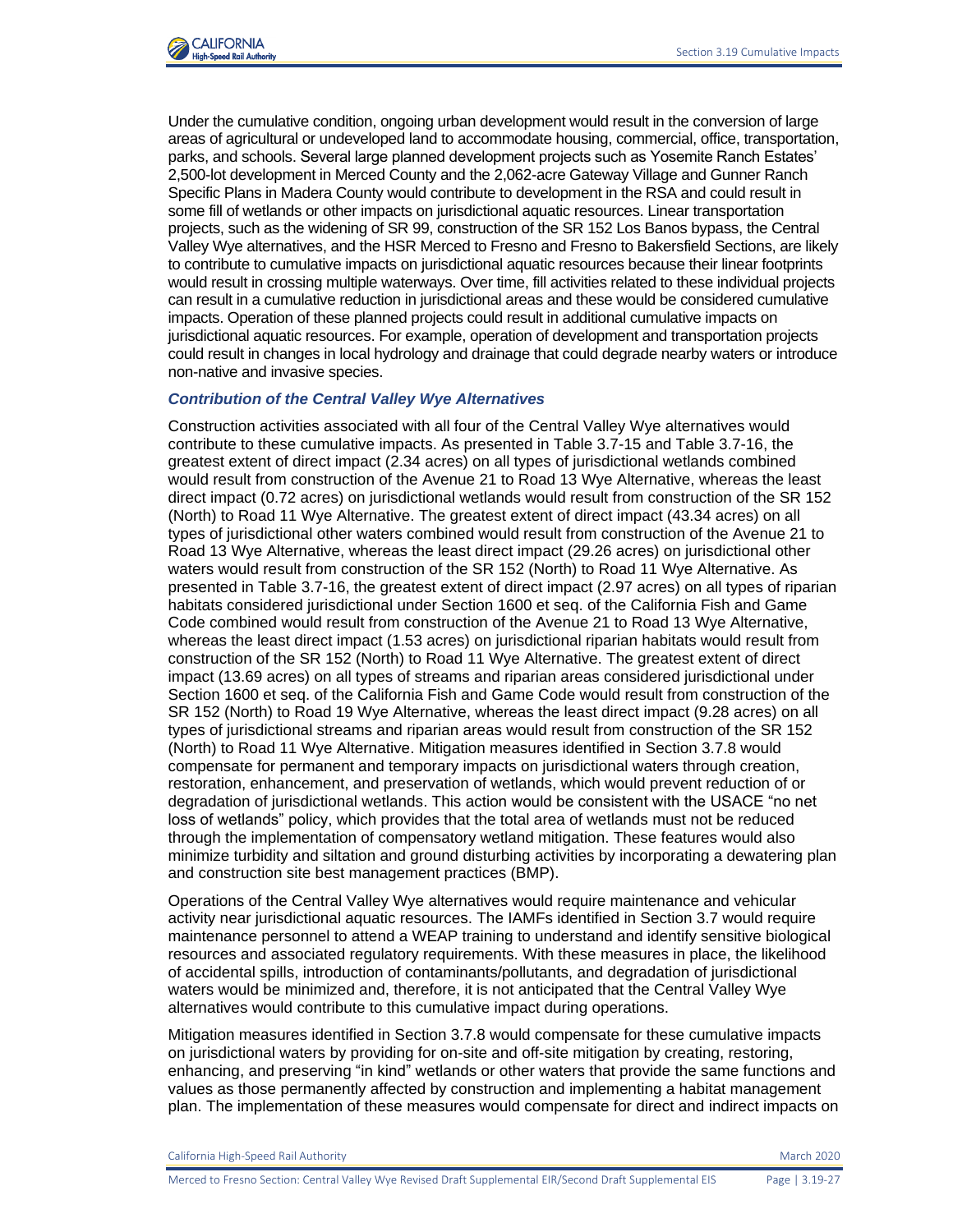jurisdictional aquatic resources. Other projects would also likely be required to compensate for loss of jurisdictional aquatic resources, particularly wetlands, pursuant to the requirements of Section 404 of the Clean Water Act. The mitigation measures proposed for the Central Valley Wye alternatives and compliance with the USACE "no net loss of wetlands" policy would avoid a contribution this cumulative impact.

# *CEQA Conclusion*

The historical trend of land use changes in the RSA has led to large-scale removal and degradation of aquatic resources, and ongoing development continues to degrade remaining aquatic resources. All four of the Central Valley Wye alternatives would result in impacts to jurisdictional aquatic resources. With implementation of mitigation measures identified in Section 3.7.8, the Central Valley Wye alternatives would result in no net loss of jurisdictional aquatic resources; therefore, there would not be cumulatively considerable contribution to significant cumulative impacts during construction. Operations of the Central Valley Wye alternatives would not result in cumulatively considerable contributions to significant cumulative impacts because IAMFs incorporated into the Central Valley Wye alternatives would avoid the degradation or removal of remaining aquatic resources.

## **Critical Habitat**

## *Cumulative Condition*

Construction of transportation and development projects within the cumulative RSA could result in the destruction or degradation of federally designated critical habitat. Critical habitat areas have been designated within the cumulative RSA for eight species, including plant and aquatic species. Although some of these upland critical habitat areas are largely protected from development, some loss or degradation of critical habitat areas, such as of vernal pools, are anticipated under the cumulative condition and would be considered cumulative impacts. Additionally, indirect impacts of planned development and transportation projects could also combine to contribute to these impacts, such as through the spread of invasive species that could compromise the habitat value of these critical habitat areas. See the previous discussion under Special-Status Plants and Wildlife for a description of the cumulative condition and the planned development and transportation projects that would contribute to these cumulative impacts. Operation of these planned projects could result in additional cumulative impacts on critical habitat areas. For example, operation of development and transportation projects could result in changes in local hydrology and drainage that could degrade nearby vernal pools or introduce non-native and invasive species.

## *Contribution of the Central Valley Wye Alternatives*

Critical habitat areas for eight species (San Joaquin Orcutt grass, vernal pool fairy shrimp, vernal pool tadpole shrimp, Conservancy fairy shrimp, Central Valley steelhead, Colusa grass, fleshy owl's-clover, and Greene's tuctoria) exists within the vicinity of the Central Valley Wye alternatives. As discussed in Section 3.7, there would be impacts critical habitat associated with vernal pool species from construction of two of the Central Valley Wye alternatives, SR 152 (North) to Road 19 Wye Alternative (4.72 acres), and the SR 152 (North) to Road 11 Wye Alternative (0.21 acre). The Site 7—Le Grand Junction/Sandy Mush Road, Warnerville – Wilson 230 kV Transmission Line associated with the SR 152 (North) to Road 19 Wyes Alternative would also have indirect impacts to Central Valley steelhead critical habitat. As shown in Table 3.7-10, the SR 152 (North) to Road 13 Wye alternative and the Avenue 21 to Road 13 Wye alternative would have no impacts on critical habitat.

The IAMFs identified in Section 3.7 would identify critical habitat and minimize, although not avoid, direct impacts on special-status plant communities from construction. While these critical habitat areas are protected by law to reduce impacts from HSR and other projects, this designation does not forbid development or construction, and these two alternatives would contribute to this cumulative impact during construction.

March 2020 California High-Speed Rail Authority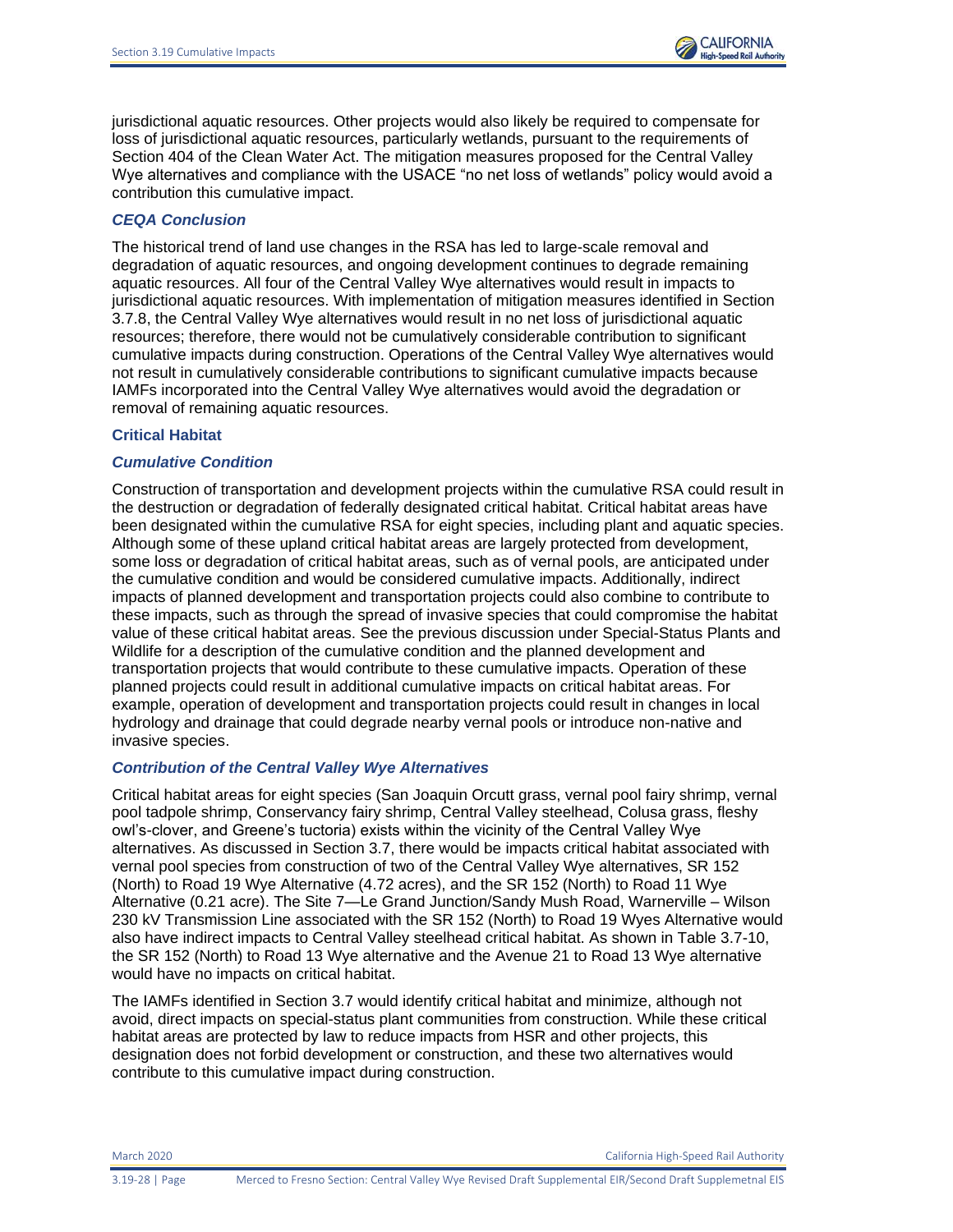

Operations of the Central Valley Wye alternatives would require maintenance and increased vehicular activity near critical habitats. The IAMFs identified in Section 3.7 would require maintenance personnel to attend a WEAP training to understand and identify sensitive biological resources and associated regulatory requirements. With these measures in place, the likelihood accidental spills, introduction of contaminants/pollutants, and degradation of, or direct impacts on, critical habitat would be minimized. Therefore, it is not anticipated that any of the Central Valley Wye alternatives would contribute to this cumulative impact during operations. Mitigation measures identified in Section 3.7.8 would require on-site and off-site restoration and preservation of critical habitat by creating, restoring, enhancing, and preserving habitat that provides the same functions and values as those permanently affected by construction. With these measures and the delineation of habitat features as environmental site assessments during final construction plans and in the field, the likelihood of direct removal or effect on the long-term viability of critical habitat would be minimized. Therefore, the incremental contribution related to the construction of the SR 152 (North) to Road 19 Wye and SR 152 (North) to Road 11 Wye Alternatives to this cumulative impact is not cumulatively considerable.

### *CEQA Conclusion*

The historical trend of land use changes in the RSA has led to large-scale alteration and removal of critical habitat, and ongoing development continues to degrade remaining habitat. Two of the Central Valley Wye alternatives would contribute to significant cumulative impacts on critical habitat areas for vernal pool associated species, and one of the two would also contribute to significant cumulative impacts on critical habitat for Central Valley steelhead. With implementation of mitigation measures identified in Section 3.7.8, these impacts would be reduced and there would not be cumulatively considerable contributions to significant cumulative impacts during construction. Operations of the Central Valley Wye alternatives would not result in cumulatively considerable contributions to significant cumulative impacts because IAMFs incorporated into the Central Valley Wye alternatives would minimize the potential for direct and indirect impacts to critical habitat. Therefore, CEQA does not require additional mitigation.

#### **Essential Fish Habitat**

### *Cumulative Condition*

Essential fish habitat (EFH) occurs in the San Joaquin River, which flows south to north across the cumulative RSA to the east of Los Banos. A segment of the river within the RSA is designated as EFH for the recovery of Pacific (Chinook) Salmon by the National Oceanic and Atmospheric Administration. Since 2009, the San Joaquin River Restoration Program has been initiating the restoration of flows conducive to Chinook salmon through a series of restoration programs and projects, including the Mendota Pool Bypass and Reach 2B Improvements, Reach 4B and Eastside Bypass, Arroyo Canal, and Sack Dam, which are resulting in beneficial effects on quality of the EFH. Construction of bridges and aerial structures over the San Joaquin River from projects such as the Central Valley Wye alternatives, widening of SR 99 south of Madera, and proposed improvements to SR 152 could result in direct and indirect impacts on EFH in the San Joaquin River through construction along riverbanks and through increased turbidity and siltation. Existing permitting requirements for in-water work and stormwater pollution prevention regulations would reduce potential impacts but there could still be cumulative impacts related to increased turbidity and siltation resulting from construction. These cumulative impacts are limited to construction activity along the riverbanks and no impacts associated with operations or maintenance activities are anticipated under the cumulative condition.

# *Contribution of the Central Valley Wye Alternatives*

For the Central Valley Wye alternatives, construction over the San Joaquin River would increase turbidity and siltation and would contribute to cumulative impacts on EFH. The IAMFs identified in Section 3.7 would require that the project biologist consult with the U.S. Fish and Wildlife Service and California Department of Fish and Wildlife to identify appropriate work windows for federally listed species, including federally listed fish in the San Joaquin River. If work cannot be conducted when the channel lacks flowing and/or standing water, a dewatering plan would be

California High-Speed Rail Authority March 2020 and Superintent and Superintent Authority March 2020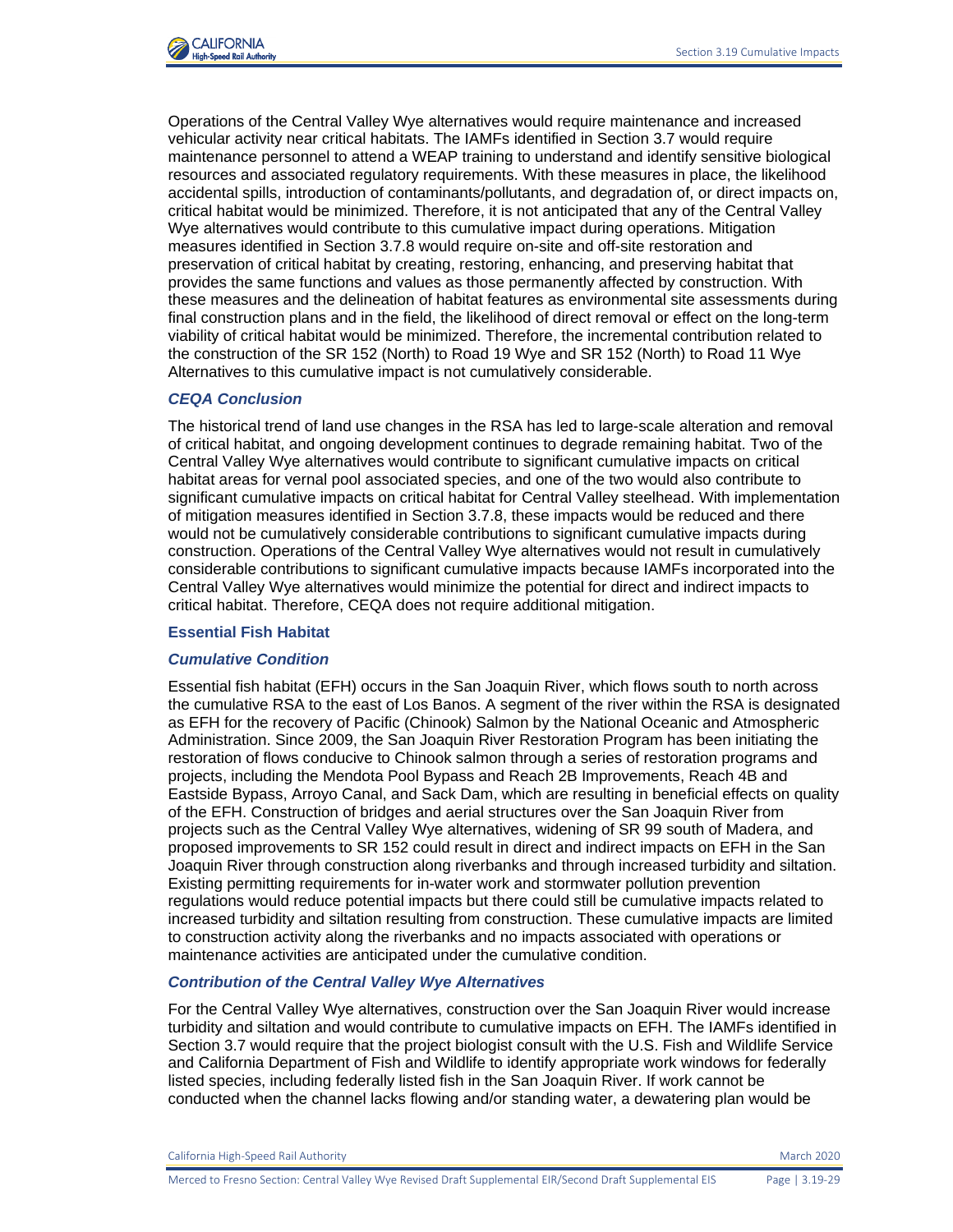required in consultation with the U.S. Fish and Wildlife Service and California Department of Fish and Wildlife. Prior to construction, a dewatering plan would be required for review and approval by the resource agencies. The plan would include appropriate measures to minimize turbidity and siltation. The implementation of these measures would minimize some direct impacts on EFH; however, the degradation of EFH by the Central Valley Wye alternatives during construction would be unavoidable and there would be a cumulatively considerable contribution to these cumulative impacts. The extent of direct impacts on EFH for each alternative would depend upon the final design to determine the exact distance of each aquatic crossing, the shading potential and the number of piers installed within or over EFH.

Operations of the Central Valley Wye alternatives could require periodic maintenance and increased vehicular activity near streams or rivers with EFH which could result in increased turbidity and siltation. The IAMFs identified in Section 3.7 would require that maintenance personnel attend a WEAP training to understand and identify sensitive biological resources and associated regulatory requirements. With these measures in place, the likelihood for accidental spills, introduction of contaminants/pollutants, and degradation of, or direct impacts on, EFH would be minimized. They would also minimize the impacts on water quality from increased erosion, sedimentation, siltation, and runoff caused by alterations in hydrology during operationsrelated maintenance such as vegetation removal, drain cleaning, and litter removal; wind erosion impacts (including from unvegetated rights-of-way and passing high-speed trains); increased risk of fire in adjacent open spaces because of increased human activity; and the introduction of noxious plant species from increased human activity/disturbance. These IAMFs would minimize impacts and there would not be cumulative impacts during operations.

Mitigation measures identified in Section 3.7.8 would require on-site and off-site restoration and preservation of fish habitat and a plan for fish rescue. With these mitigation measures, the Central Valley Wye alternatives' incremental contribution from construction to this cumulative impact is not cumulatively considerable.

## *CEQA Conclusion*

Cumulative projects in the RSA could increase the turbidity and siltation in the San Joaquin River, degrading EFH. All four of the Central Valley Wye alternatives would result in cumulatively considerable contributions to significant cumulative impacts on EFH. With implementation of mitigation measures identified in Section 3.7.8, these impacts would be reduced and there would not be cumulatively considerable contributions to significant cumulative impacts during construction. Therefore, CEQA does not require additional mitigation. Operations of the Central Valley Wye alternatives would not result in cumulatively considerable contributions to significant cumulative impacts because IAMFs incorporated into the Central Valley Wye alternatives would minimize the potential for accidental discharge of pollutants to the San Joaquin River, therefore avoiding impacts to EFH.

#### **Wildlife Movement Corridors**

## *Cumulative Condition*

Several major known habitat linkages provide wildlife movement within the cumulative RSA, including the Eastman Lake–Bear Creek essential connectivity areas (ECA), Ash Slough–Merced National Wildlife Refuge ECA, San Luis Canal-Kesterson National Wildlife Refuge ECA, Sandy Mush Road Area, and other modeled wildlife corridors. Construction of development and transportation improvement projects could create barriers within natural lands such that they would interfere with the movement of wildlife species. These mapped wildlife movement corridors cover large areas that are currently divided by roads and influenced by agricultural activities and nearby development. Proposed improvements to roadways and development along major arterials, such as for Highway 152, would introduce new features into the landscape that could degrade these wildlife movement corridors during construction and operations.

The Central Valley Wye alternatives include IAMFs that would require the creation of wildlifecrossing features at frequent intervals and along sensitive areas to facilitate wildlife movement and minimize or avoid impacts on wildlife corridors. The incorporation of these measures would